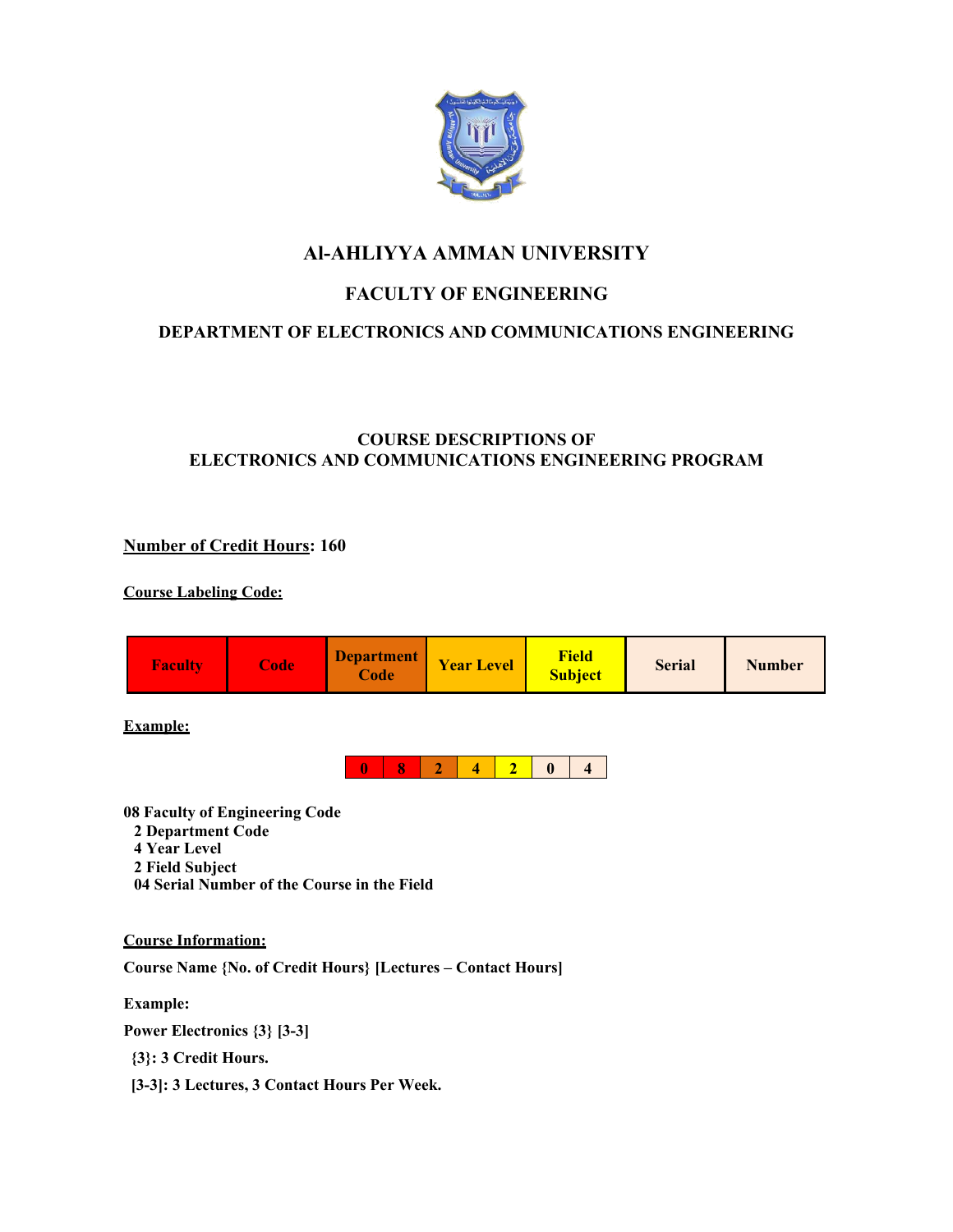#### **A0111101 Mathematics (1) {3} [3-3]**

Functions and Models: Four ways to represent a function, Trigonometric Functions, Exponential Functions, Inverse Functions and Logarithms; Limits and Derivatives : The Limit of a Function, Continuity, Limits at Infinity, Horizontal Asymptotes, Derivatives of Polynomials and Exponential Functions, Hyperbolic Functions; Applications of Differentiations : L'Hospital's Rule and Indeterminate Forms, Maximum and Minimum Values, Optimization Problems; Integrals and Applications : The Definite and Indefinite Integrals, The Substitution Rule, Areas between Curves, Volumes, Volumes by Cylindrical Shells. **Prerequisite: None** 

#### **A0111102 Mathematics (2) {3} [3-3]**

Techniques of Integration: Integration by Parts, Integration, Trigonometric Integrals, Trigonometric Substitution, Integration by Partial Fractions, Strategy for Integration, Improper Integrals; Polar Coordinates and its Applications; Sequences and Series: Sequences and Series Convergence Tests, Maclaurin's and Taylor's Formulas, Applications on Sequences and Series.

**Prerequisite: A0111101 Mathematics (1)** 

#### **A0111201 General Physics (1) {3} [3-3]**

Units Physical Quantities; Vectors; Motion in One Dimension; Motion in Two Dimensions; The Laws of Motion: Force and Interaction, Newton's laws, Mass and Weight, Friction; Energy of a System: Work, Kinetic Energy, Potential Energy, Power; Momentum Impulse and Collisions; Dynamics of Rotational Motion: Torque, static, Conditions for Equilibrium, Center of Gravity; Fluid Mechanics: Static Fluid, Dynamic Fluid; Oscillatory Motion; Wave Motion.

**Prerequisite: None** 

#### **A0111202 General Physics (2) {3} [3-3]**

Electrostatics: Electric Charges, Coulomb's Law, Electric fields; Gauss's law; Electric potential; Capacitance and Dielectrics; DC-Circuits: Current, Resistance, Electromotive Force; Magnetostatics: Magnetic Field, Magnetic Forces; Sources of Magnetic Field; Electromagnetic Induction; Inductance; Alternating Current Circuits; Electromagnetic Waves.

**Prerequisite: A0111201 General Physics (1)** 

#### **A0111203 General Physics Lab. {1} [1-2]**

Experimental error and data analysis; Measurements; Force Table; Motion in One and Two Dimensions; Newton's Second Law; Friction; Work and Energy; Simple Harmonic Motion: Simple Pendulum, Spring Mass system; Electricity: Ohm's Law, and Kirchhoff's Law.

**Co-requisite: A0111201 General Physics (1)** 

#### **A0111301 General Chemistry {3} [3-3]**

Matter Classification and Properties: Elements, Atoms, Ionic and Covalent Compounds; Measurements and Dealing with Numbers; Periodic Table Chemical Calculations; Chemical Reactions in Solutions; Redox Reactions; Electronic Structure of Atoms; Basics of Chemical Bonding and Structure of Molecules; Properties of Gases, Liquid and Solid State; Intermolecular Forces; Solutions and Concentrations; Physical Properties of Solutions; Kinetics: To Study The Rates of Reactions, Acid-Base Equilibrium, pH Measurements, Thermo Chemistry and Thermodynamics, Energy and Chemical Changes. **Prerequisite: None** 

#### **A0112101 Linear Algebra {3} [3–3]**

Linear algebra: Matrices, Vectors, Determinants, Solution of Linear Systems of Equations, Inverse of a Matrix; Matrix Eigenvalues Problems: Eigenvalues, Eigenvectors, and Diagonalization; Complex Analysis: Complex Numbers and Functions, Analytic and Harmonic Complex Functions, Exponential, Trigonometric and Logarithmic Complex Functions.

**Prerequisite: A0111102 Mathematics (2)**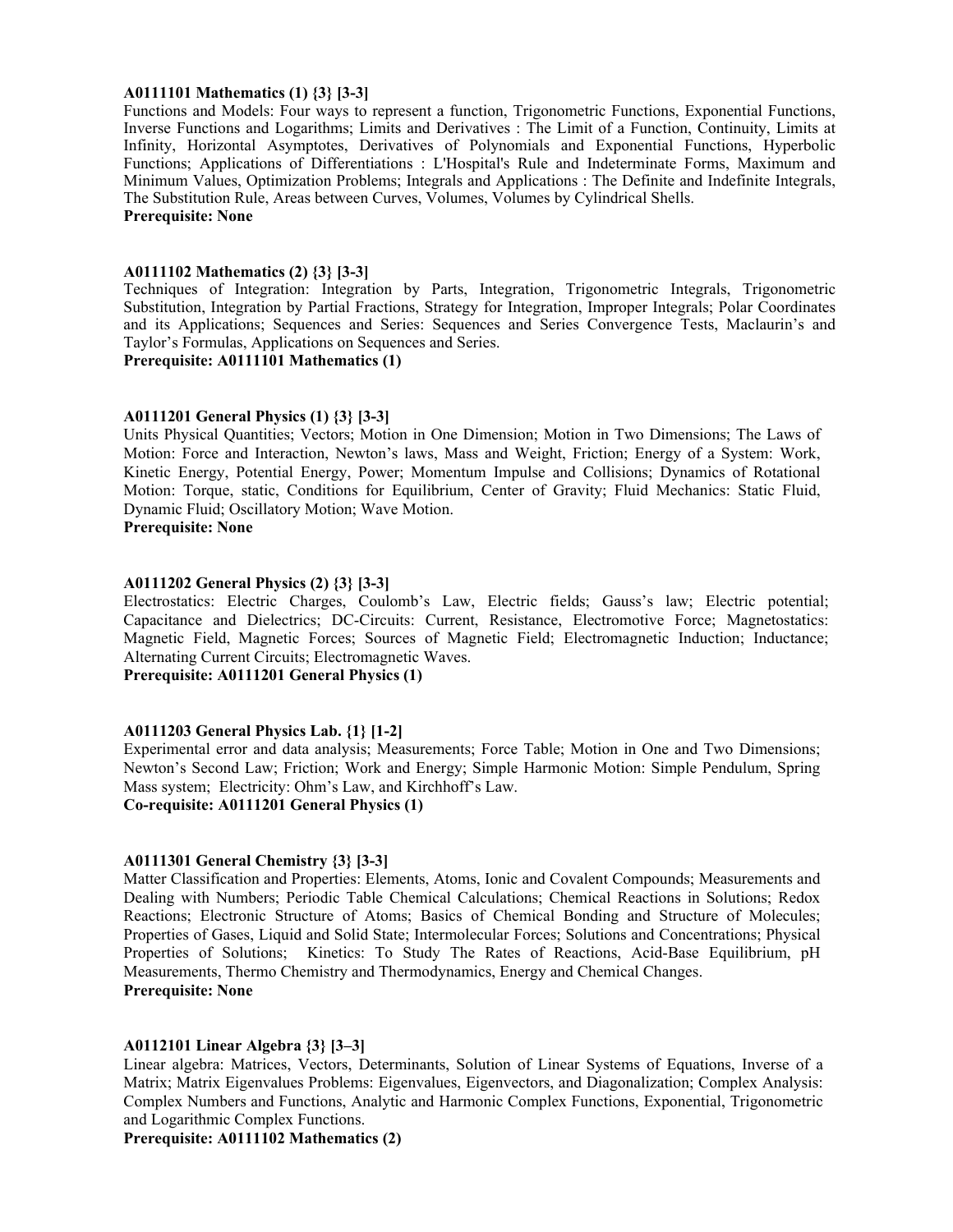# **A0811201 Computer Skills (Engineering) {3} [3–3]**

The basic concepts of programming using C++ language: C++ programming; controls structures; functions; arrays; pointers; an introduction to classes and objects.

**Prerequisite: A0331700 Computer Skills (Remedial)** 

# **A0811202 Engineering Workshops {1} [1–2]**

Workplace safety and use of tools; basic skills of measurements; basic skills of hand filing, welding, carpentry, sheet metal fabrication, and household electric circuits. **Prerequisite: None** 

# **A0812201 Communications Skills & Ethics {3} [3–3]**

Basics of communication skills: communication process, verbal and non-verbal communication, barriers to communication; listening skills, types of listening, speaking skills: strategies for developing speaking skills, types of speaking, effective presentation strategies; reading skills: reading techniques, reading comprehension; writing skills: attributes of technical writing, benefits of technical writing, types of writing, research papers, technical reports, job application; engineering ethics: applied engineering ethics and moral principles; engineer's right's responsibilities and obligations towards society, clients and his engineering profession; engineering code of ethics.

**Prerequisite: A0161201 English Language Communication Skills (1)** 

# **A0831201 Engineering Drawing {2} [2–4]**

Use of instruments; lettering; drawing of basic views and projection method; orthographic; isometric drawing and sketching; sectional views; computer aided design applications using AutoCAD (2D & 3D) in all engineering aspects.

**Prerequisite: None** 

# **A0832101 Differential Equations {3} [3–3]**

Different methods of solving ordinary differential equations applicable to the first, second and higher-order DEs; modeling of some engineering, physical, and social problems; series solutions of ODEs; Laplace transforms; transforms of derivatives; solving ODEs by Laplace method.

**Prerequisite: \* A0111102 Mathematics (2) (to be passed)**

# **A0832102 Engineering Statistics {3} [3–3]**

Applications of statistics in engineering; introduction to descriptive statistics, presentation, and treatment of data; introduction to probability theory and probability distribution (discrete and continuous); counting techniques; sampling theory; statistical estimation; statistical hypothesis testing; correlation; finding regression equations and regression analysis.

**Prerequisite: A0111101 Mathematics (1)** 

# **A0833101 Numerical Analysis {3} [3–3]**

General numerical methods; equation solving via iteration, interpolation; numerical integration, and numerical differentiation; numerical methods in linear algebra, Gauss elimination, least squares method; numerical methods for differential equations.

**Prerequisite: A0112101 Linear Algebra**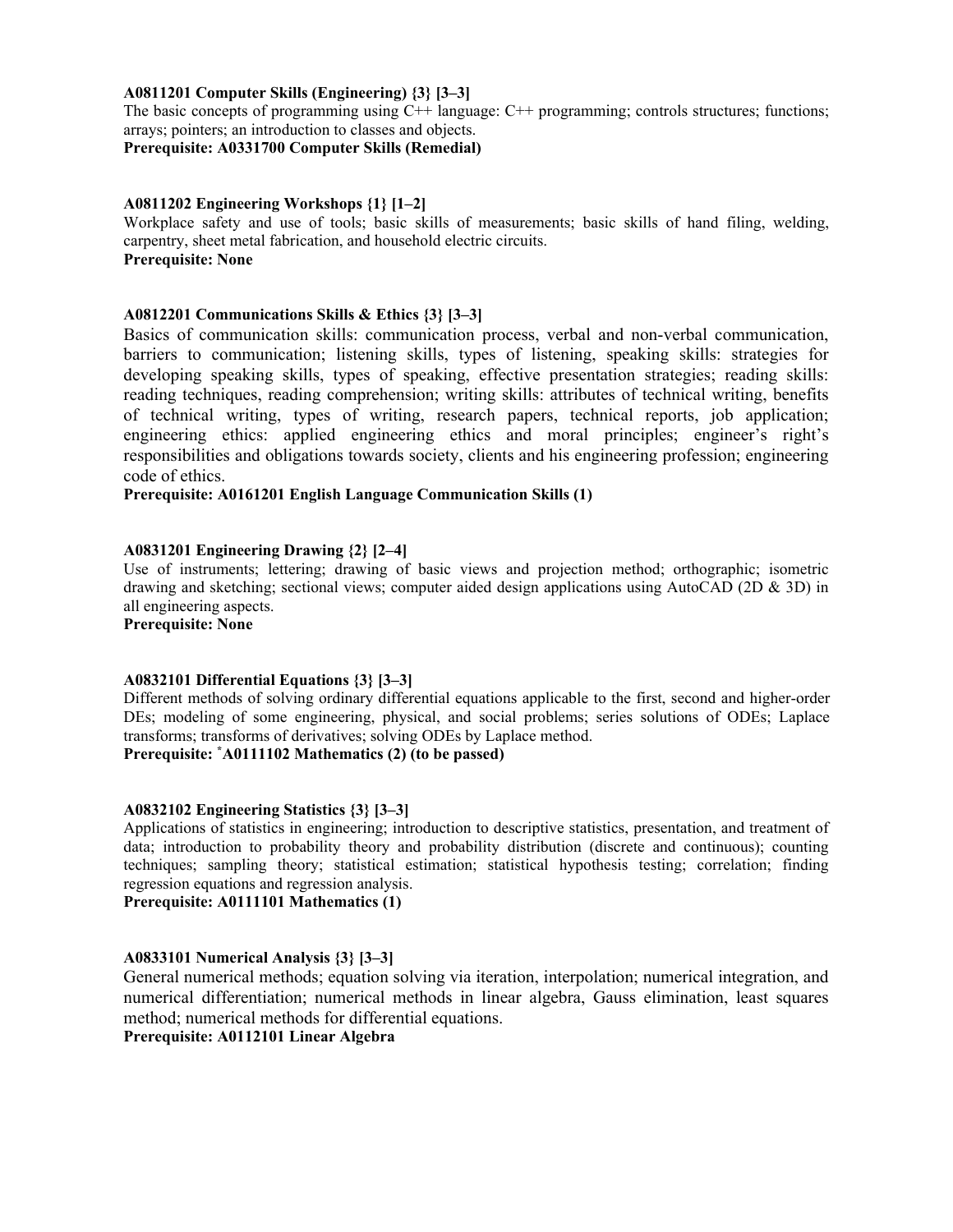## **A0822501 Electronics (1) {3} [3–3]**

Semiconductors: conduction in materials, intrinsic and extrinsic semiconductors, semiconductor electrical properties, semiconductor propagation process, p-n diode forward and reverse biased, V/I static characteristics, temperature effects, diode's models, junction capacitance and switching time, diode types: Zener, LED and photodiode; diode applications: rectification, clipper, and clamper circuits, voltage multipliers; bipolar junction transistors: C-B, C-C, and C-E Characteristics, DC and AC analysis, BJT applications: BJT as a switch and amplifiers; field-effect transistor: V/I characteristics of JFET and MOSFET, DC and AC Analysis.

#### **Prerequisite: A0111202 General Physics (2)**

### **A0823101 Probability and Random Processes {3} [3–3]**

Introduction to probability and random variables; statistics of random variable; random process; periodicity and stationary; variance and autocorrelation function; power spectral density; filtering of random processes; Gaussian process: noise, narrow band random process.

**Prerequisite: A0832102 Engineering Statistics** 

# **A0823401 Signals and Systems {3} [3–3]**

Classification of signals, basic concepts of sampling, basic continuous-time and discrete-time signals; signal processing using MATLAB; classification of systems, properties of continuous-time LTI systems, proprieties of discrete-time LTI systems, convolution processes, Laplace transform, transfer function; Fourier series; Fourier transform and applications, power spectral density, frequency response.

**Prerequisite: A0111102 Mathematics (2)** 

## **A0823403 Analog Communications {3} [3–3]**

Review of Fourier transforms; spectra, filters, and Hilbert transform; analog modulation techniques: AM, FM, and PM; band-pass noise representation: noise performance of analog modulation; FDM; superheterodyne receiver.

**Prerequisite: \* A0823401 Signals and Systems (to be passed)** 

#### **A0823404 Analog Communications Lab. {1} [1–2]**

Filters; AM and FM modulation and demodulation; amplitude modulators; single-sideband transmission; super-heterodyne receiver.

#### **Co-requisite: A0823403 Analog Communications**

#### **A0823501 Electronics (2) {3} [3–3]**

Transistor biasing; single stage and multistage amplifiers; frequency response of single-stage and multi-stage transistor amplifiers; Miller effect and capacitance; high and low frequency response; differential amplifiers; operational amplifiers: linear and nonlinear operational-amplifier analysis and design; oscillators; passive and active filters.

**Prerequisite: \* A0822501 Electronics (1) (to be passed)**

#### **A0823502 Electronics Lab. {1} [1–2]**

Diode characteristics: clipping and clamping circuits, half-wave and full-wave rectification, Zener diode, and voltage regulation; BJT characteristics and biasing circuits; FET characteristics and biasing circuits; transistor amplifiers; frequency response of single-stage and multi-stage transistor amplifiers, transfer characteristics of cascade amplifier; differential amplifier; operational amplifiers and applications; oscillators; passive and active filters.

**Co-requisite: A0823501 Electronics (2)**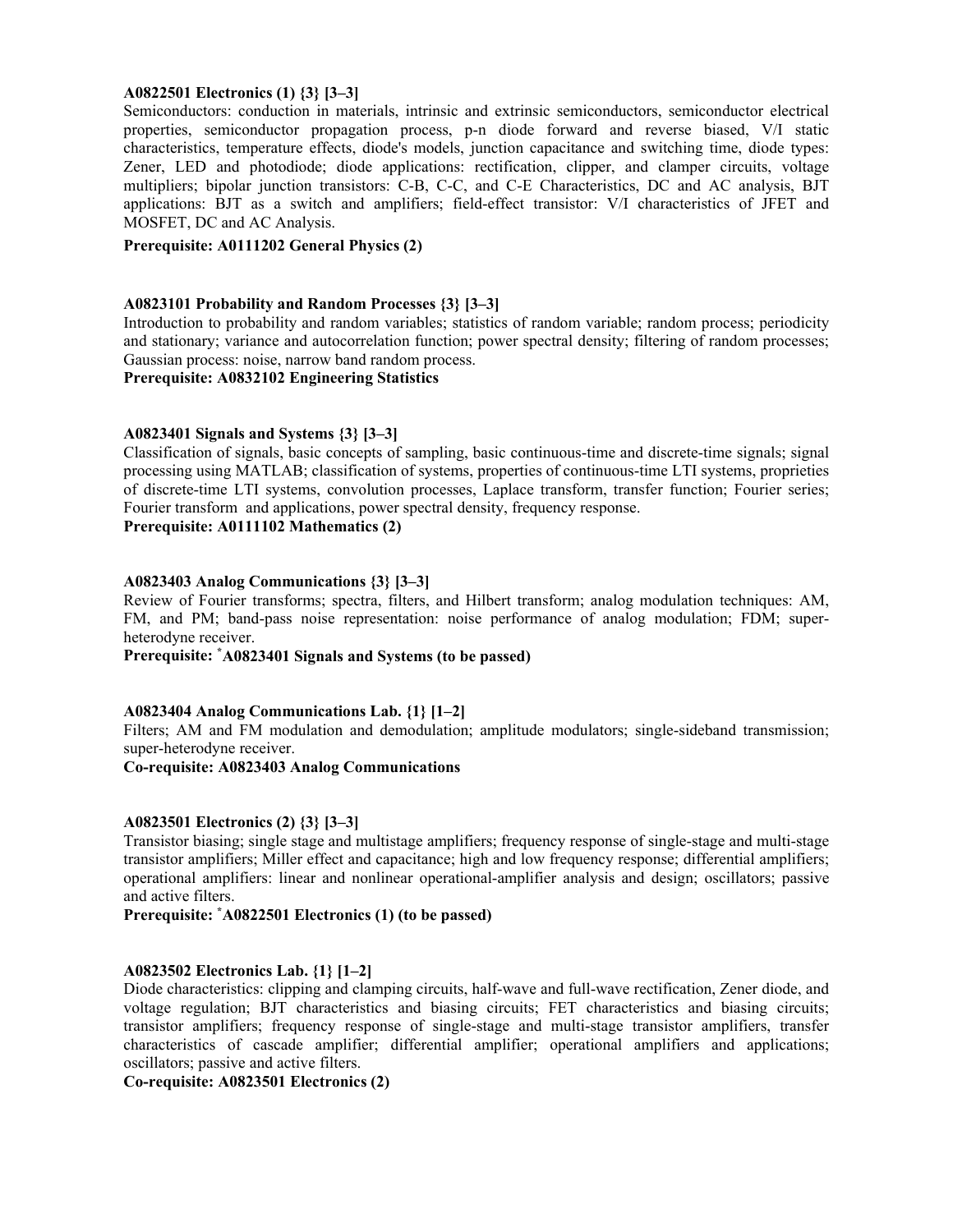#### **A0823503 Digital Electronics {3} [3–3]**

Digital signals and systems, pulse waveforms, switching circuits, pulse distortion, periodic pulse waveforms; switching devices, diodes and transistors as switching devices, analysis of switching circuits and switching times; logic technologies and families, digital integrated circuits terminology, DTL, RTL and TTL family, open collector, tri-state, ECL family, MOS technology, operation and types, MOS inverter, NMOS, PMOS, CMOS, dynamic MOS, CMOS transmission circuits, interfacing between families and their problems; multivibraters circuits, monostables, astables, schmitt trigger, bistables, 555 IC timer; memory elements and types, programmable logic devices; analog to digital converter and digital to analog converter.

**Prerequisite: A0823501 Electronics (2)** 

# **A0823504 Digital Electronics Lab. {1} [1–2]**

Characteristics of switching devices, characteristics of logic gates: RTL, TTL, and COMS; interfacing of TTL & CMOS gates and their problems; multivibrators circuit: monostables, astables, schmitt trigger, and bistables; 555 IC timer; DAC and ADC circuits.

#### **Co-requisite: A0823503 Digital Electronics**

## **A0824301 Fiber Optics Communications {3} [3–3]**

Introduction; advantages and applications of optical communication; dielectric optical waveguides; properties of multi -mode and single -mode optical fibers: wave propagation, attenuation, and dispersion; optical sources: lasers, semiconductor laser diodes, light emitting diodes, drive circuits; optical detectors: photodiodes, PIN photodiode, Avalanche photodiode and receiver circuits, sources of noise; free space optical communication systems; optical communication systems architecture and design; numerical simulations; term project.

# **Prerequisite: A0824401 Digital Communications**

# **A0824302 Wireless Communications {3} [3–3]**

Fundamentals of wireless communication: the design, performance analysis, and fundamental performance limits of wireless communication systems. Overview of current and future wireless systems, wireless channel models including path loss, shadowing, and statistical multipath channel models. **Prerequisite: A0824401 Digital Communications** 

## **A0824303 Antennas and Wave Propagation {3} [3–3]**

Properties of electromagnetic waves: Maxwell's equations, plane wave properties: field relationships, wave impedance, pointing vector, phase velocity, lossy media, polarization: polarization states, mathematical representation of polarization, random polarization; antenna fundamentals and principles: radiation, nearfield and far-field regions, far-field radiation from wires, antenna parameters: radiation patterns, directivity, radiation resistance and efficiency, power gain, bandwidth, reciprocity, receiving antenna aperture, beamwidth and directivity, the Friis formula, polarization matching, practical dipoles: dipole structure, current distribution, radiation pattern, input impedance, antenna arrays: linear and planner arrays, the uniform linear arrays, parasitic elements (Uda-Yagi antennas), reflector antennas, monopole antennas, corner reflectors, parabolic reflector antennas, horn antennas, loop antennas, helical antennas, patch antennas; propagation of radio waves: ground waves, sky waves, troposphere propagation; microwave links. **Prerequisite: A0872501 Electromagnetic** 

#### **A0824401 Digital Communications {3} [3–3]**

Sampling and analog to digital conversion: PAM, PCM, DPCM, delta modulation, and TDM; principle of digital data transmission: baseband transmission, Nyquist criteria, matched filter, and noise performance; inter symbol interference (ISI) and ways to address this problem; line coding; equalization; binary bandpass transmission: BASK, BFSK, BPSK, and DPSK; geometric representation of signals: orthogonal signals, correlation receivers and signal constellations; M-ary band-pass digital transmission: ASK, PSK, FSK, and QAM; noise performance and bandwidth efficiency; synchronization.

**Prerequisite: \* A0823403 Analog Communications (to be passed)**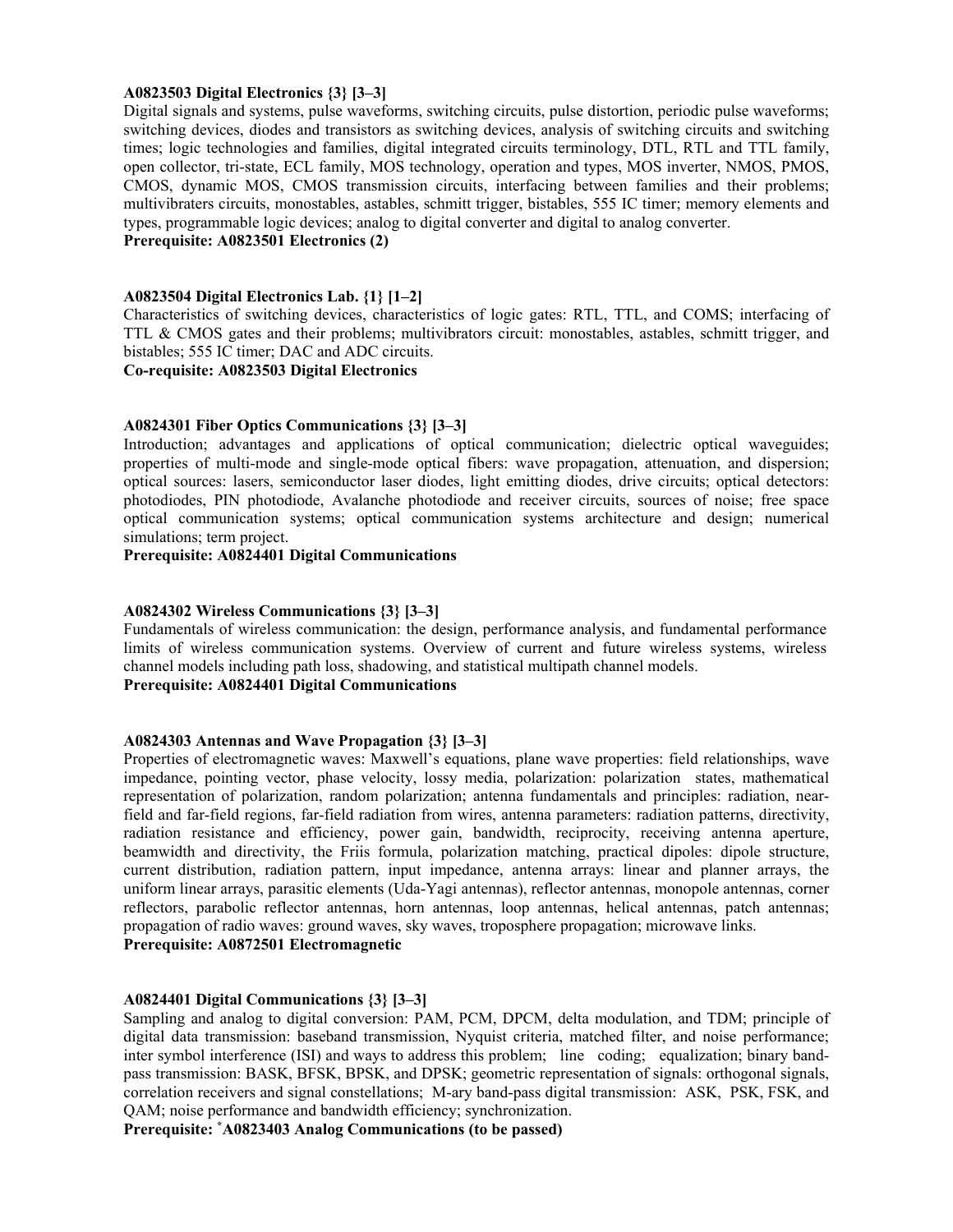### **A0824402 Digital Communications Lab. {1} [1–2]**

Sample and hold circuit; multiplexing; sampling process and aliasing effect; generation and detection of PCM; clock recovery; digital baseband signaling (line codes and data formats): unipolar RZ, bipolar RZ, unipolar NRZ, and bipolar NRZ; error detection and correction; digital pass-band modulation techniques: ASK, FSK, PSK, and QPSK.

**Co-requisite: A0824401 Digital Communications** 

#### **A0824403 Digital Signal Processing {3} [3–3]**

Sampling and aliasing; review of discrete time signals and systems; z-transform and its application to the analysis of LTI systems; digital signal processing (DSP) using MATLAB; discrete-time Fourier transform (DTFT); frequency response of LTI systems; discrete Fourier transform (DFT); structures for FIR and IIR filters; introduction to the design of digital filters; applications of DSP: speech processing and image processing.

### **Prerequisite: \* A0823401 Signal and Systems (to be passed)**

#### **A0824601 Field Training {3}**

Gain practical experience by working for eight consecutive weeks in an accredited institution within the Hashemite Kingdom of Jordan, or for six consecutive weeks in an accredited institution outside the Kingdom.

# **Prerequisite: Passing 115 CR**

#### **A0825401 Communications and Computer Networks {3} [3–3]**

Circuit and packet switching; network layers; protocols: OSI, TCP/IP; access methods: telephony line modem – voice band, DSL, ISDN; wireless; fiber optic; network transmission equipment: modems multiplexers, local area networks: topologies, multiple access schemes, frame structure, capacity; Ethernet; wide area and metropolitan area networks; internet: protocols, addressing; routing, VoIP; asynchronous transmission mode: protocol layers; cell structure; physical layer, switching; synchronous transmission systems: SONET, SDH; frame relay.

**Prerequisite: A0823401 Signals and Systems** 

#### **A0825402 Mobile Communication Systems {3} [3–3]**

Cellular system design concepts: channel planning, traffic theory, handoff, capacity; radio propagation: free space path loss model, two-ray model, practical path losses models, diversity and fading; modulation techniques; equalization; multiple access techniques: FDMA, TDMA, CDMA, OFDMA; GSM system. **Prerequisite: A0824302 Wireless Communications** 

#### **A0825501 Communication Electronics {3} [3–3]**

Transmitter and receiver performance; noise performance in communications electronics; noise figure; sensitivity; nonlinear behavior/performance of nonlinear devices; harmonics; blocking and desensitization; intermodulation, intermodulation distortion; one dB compression point (P1dB), third order intercept point (IP3); communication circuits at RF, PIN diodes, variable capacitance diodes, oscillators, mixers, RF power amplifiers, RF low noise amplifiers and IF amplifiers, phase locked-loop. **Prerequisite: A0824401 Digital Communications** 

#### A**0825502 Optical Communication Electronics {3} [3–3]**

Review of optical communications; theory of dielectric optical waveguides; physics and construction of multi-mode and single-mode optical fibers; theory of optical sources, physics and characteristics semiconductor laser diodes, light emitting diodes; optical detectors: theory and characteristics of light detectors, photodiodes types, sources of noise; power budget analysis; bandwidth budget analysis; optical integrated circuits and applications; system design; numerical simulations; term project.

**Prerequisite: A0824301 Fiber Optics Communications**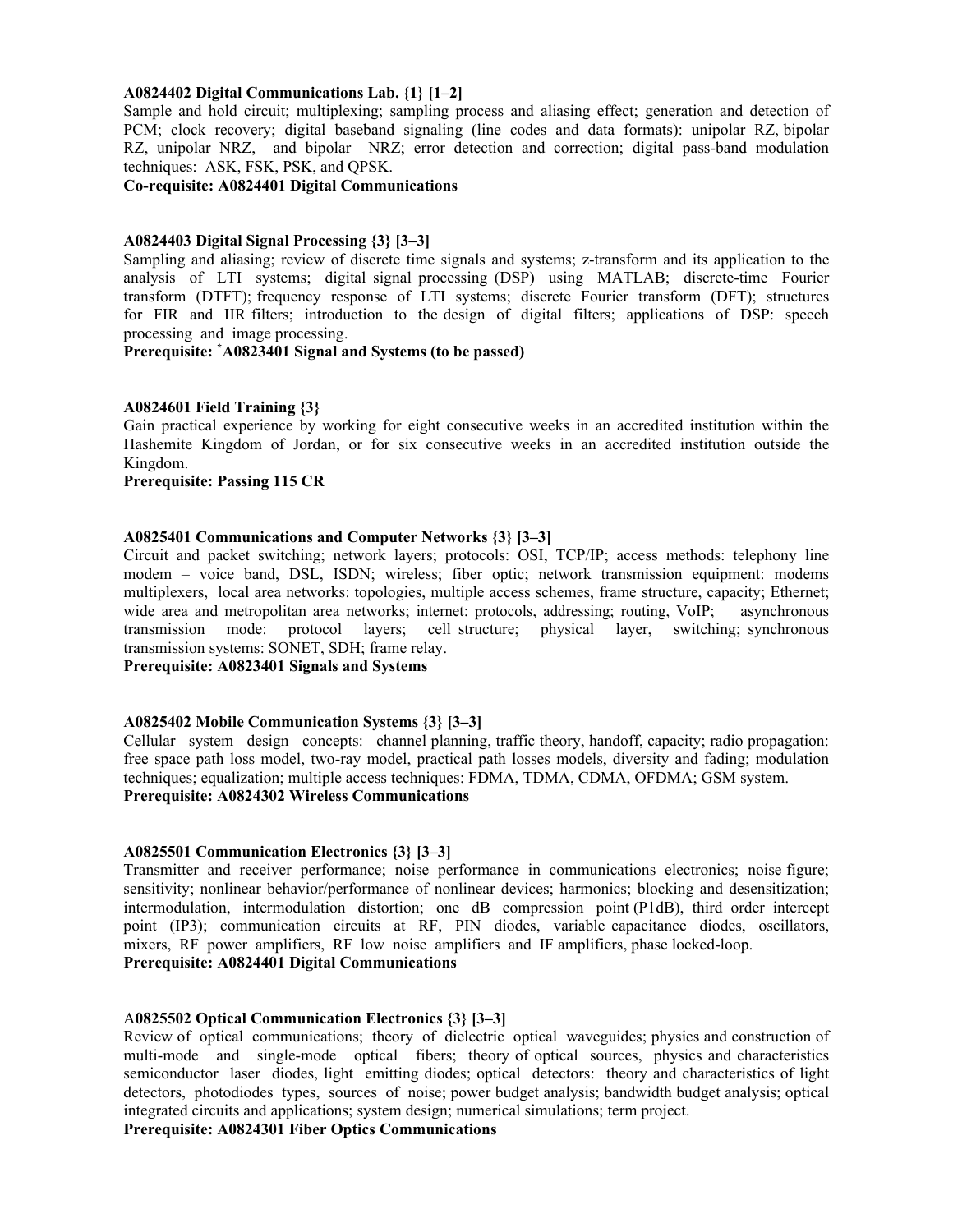# **A0825601 Graduation Project (1) {1} [1–1]**

In coordination with the department, each student (or a team of students) may choose project from a list of research projects and is/are supervised by a faculty member in the department. Graduation Project (1), which represents the first phase of the graduation project requires gathering the practical and theoretical resources needed for the completion of Graduation Project (2).

**Prerequisite: Passing Field Training (\* A0824601)** 

#### **A0825602 Graduation Project (2) {2} [2–2]**

The student implements and finalizes the work described in Graduation Project (1). After full implementation of the project's goals, the student must present a comprehensive report on the entire graduation project to an examining committee.

## **Prerequisite: A0825601 Graduation Project (1)**

# **A0812101 Discrete Mathematics {3} [3–3]**

Introduction to Discrete Mathematics: Logic, Relations, Functions, Basic Set Theory, Countability and Counting Arguments, Proof Techniques, Mathematical Induction, Graph Theory, Combinatorics, Discrete Probability, Recursion, Recurrence Relations, and Number Theory; The Fundamental Mathematical Tools Used in Computer Engineering as: Sets, Relations, and Functions; Propositional Logic: Predicate Logic, and Inductive Proofs, Summations, Recurrences, and Elementary Asymptotic; Counting and Discrete Probability; Undirected and Directed Graphs; Introductory Linear Algebra with Applications in Computer Engineering.

**Prerequisite: A0111101 Mathematics (1)** 

# **A0812401 Digital Logic Circuits {3} [3–3]**

Digital numbering system and information representation: arithmetic operations, decimal and alphanumeric codes, binary logic; boolean algebra: identities, functions and manipulation, standard forms, simplification, logic gates, switch-level and logic CMOS implementation, integrated circuits; combinational logic design: circuits (gate level), design hierarchy and procedures, computer-aided design, combinational two-level and multi-level implementations, arithmetic (add, subtract, multiply) and other popular modules (multiplexers, encoders, decoders); programmable logic design: ROMs, PLAs, PALs, FPGAs, language-directed combinational design (VHDL); sequential logic design: latches, flip-flops, state machine design and minimization (Mealy and Moore models); design problems.

**Prerequisite: A0111101 Mathematics (1)** 

#### **A0812402 Digital Logic Circuits Lab. {1} [1–2]**

The digital logic circuits laboratory develops students with the ability of identifying the digital logic gates and combinational logic circuits such as adders, decoders. Students are also conducting experiment with memory elements (flip-flops) and sequential logic circuits. **Co-requisite: A0812401 Digital Logic Circuits** 

# **A0813201 Engineering Economy and Management {3} [3–3]**

Engineering project development; decision making; basic concepts of capital investment: formulas and applications, rates of return, economic feasibility of projects (net future value, net present value, and equivalent uniform cash flow); comparison of mutually exclusive proposals; benefit-cost ratio method; depreciation; corporate taxation; resource allocation.

# **Prerequisite: A0111101 Mathematics (1)**

#### **A0814401 Embedded Systems {3} [3–3]**

Introduction to embedded systems; introducing PIC 16 Series: architecture overview of PIC16F84A, the 16F84A memory, power up and reset; building assembly programs: introduction to assemblers, 16 series instruction set; parallel ports; PIC 16F87XA: architecture overview, special memory operations; the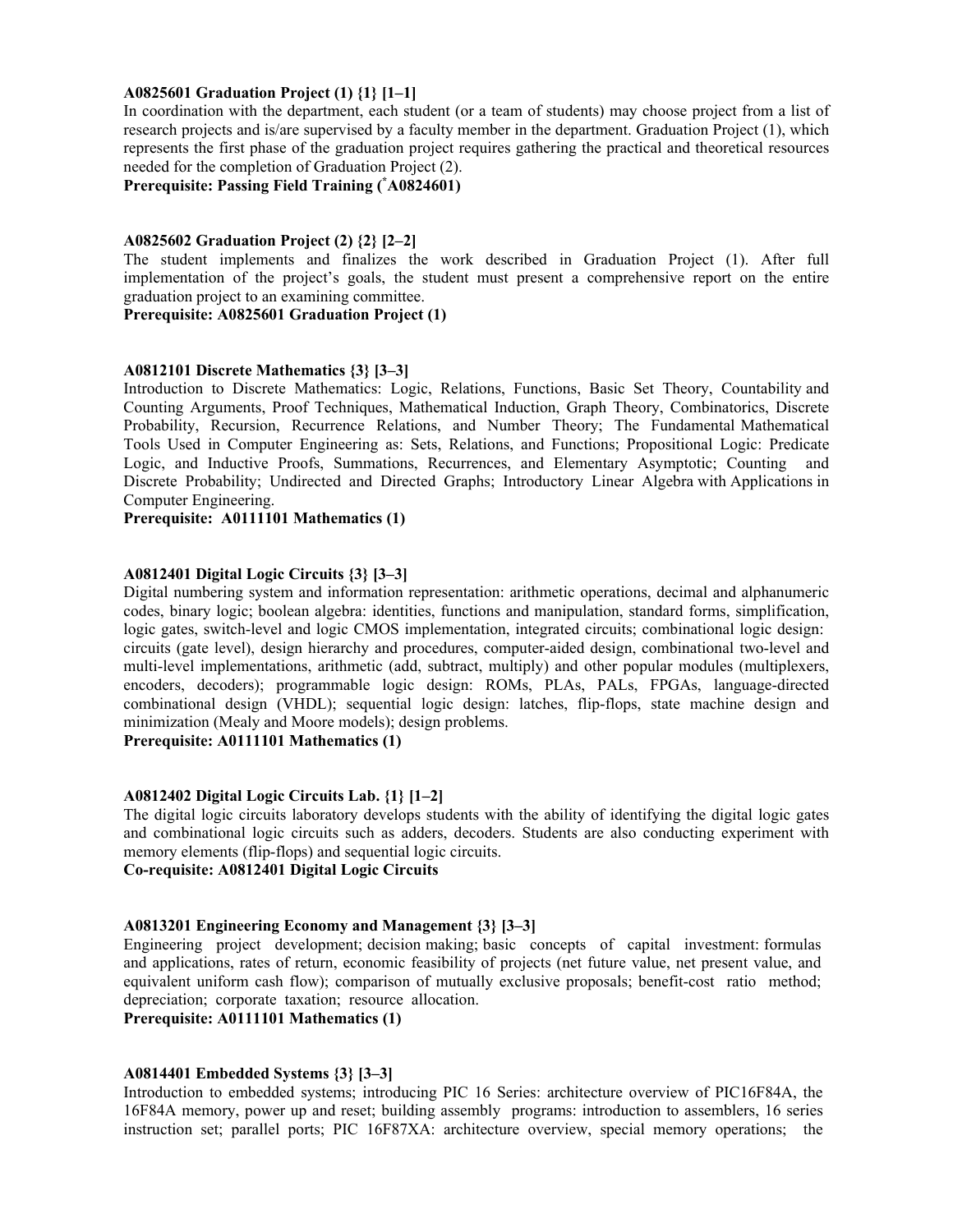physical interface; interrupts, counters and timers: working with interrupts, counters and timers, watchdog timer, sleep mode, capture mode, compare mode, PWM module; serial communication; data acquisition. **Prerequisite: A0812401 Digital Logic Circuits** 

## **A0814402 Embedded Systems Lab. {1} [1–3]**

Introduction to microcontroller-based embedded systems; introduction to PIC microcontrollers; input output Ports; software generated delays; hardware generated delays (timers); interrupts; physical interface: keypads, motors, seven-segment displays, LCDs; pulse width modulation (PWM); serial communication; analog to digital converters; running the experiments includes connecting electronic circuits and writing the related programs using assembly language.

**Co-requisite: A0814401 Embedded Systems** 

## **A0872301 Electric Circuits (1) {3} [3–3]**

Basic components and electric circuits: units and scales, current, voltage, power, voltage and current sources, Ohm's law; voltage and current laws: Kirchhoff's voltage, Kirchhoff's current laws; nodal and mesh analysis; techniques of circuit analysis: linearity and superposition, source transformations, thevenin and norton equivalent circuits, maximum power transfer; energy storage elements: capacitor, inductor; basic RL and RC circuits: the source free RL circuit, the source free RC circuit, the unit-step function; the RLC circuit: the source free parallel circuit, the over damped parallel RLC circuit, complete response analysis; introduction to AC circuits.

**Prerequisite: A0111202 General Physics (2)** 

# **A0872302 Electric Circuits (2) {3} [3–3]**

Sinusoidal steady state analysis: characteristics of sinusoids, forced response to sinusoidal functions, the phasor, phasor relationships for R, L, and C, impedance, admittance; AC circuit power analysis: instantaneous power, average power, effective values of current and voltage, apparent power and power factor, complex power; three-phase circuits; magnetically coupled circuits; complex frequency and Laplace transform; circuit analysis in the s-domain; frequency response; two-port networks.

**Prerequisite: \* A0872301 Electric Circuits (1) (to be passed)** 

#### **A0872304 Electric Circuits Lab. {1} [1–2]**

DC circuits: Kirchhoff's voltage and current laws, network theorems, maximum power transfer; transient circuits: RL, RC, RLC; resonant circuits; magnetically coupled circuits; two-port networks. **Prerequisite: A0872301 Electric Circuits (1)** 

**Co-requisite: A0872302 Electric Circuits (2)** 

#### **A0872501 Electromagnetics {3} [3–3]**

Basic vector algebra and vector calculus; Coordinate systems and transformation; Electric field: Coulomb's law, electrostatic field, electric potential, electric flux density, Gauss's law and boundary value problems, capacitor and energy density in electrostatic fields; Maxwell's equation; Magnetic field: steady electric current, Biot-Savart law and magneto-static fields, magnetic flux density, Ampere's law, magnetic vector potential, magnetic forces, inductance and energy density in magneto- static fields, ferromagnetic material and magnetic circuits; Time-varying fields and Maxwell's equations; Electromagnetic waves: characteristics, speed, power and polarization.

**Prerequisite: \* A0111202 General Physics (2) (to be passed)**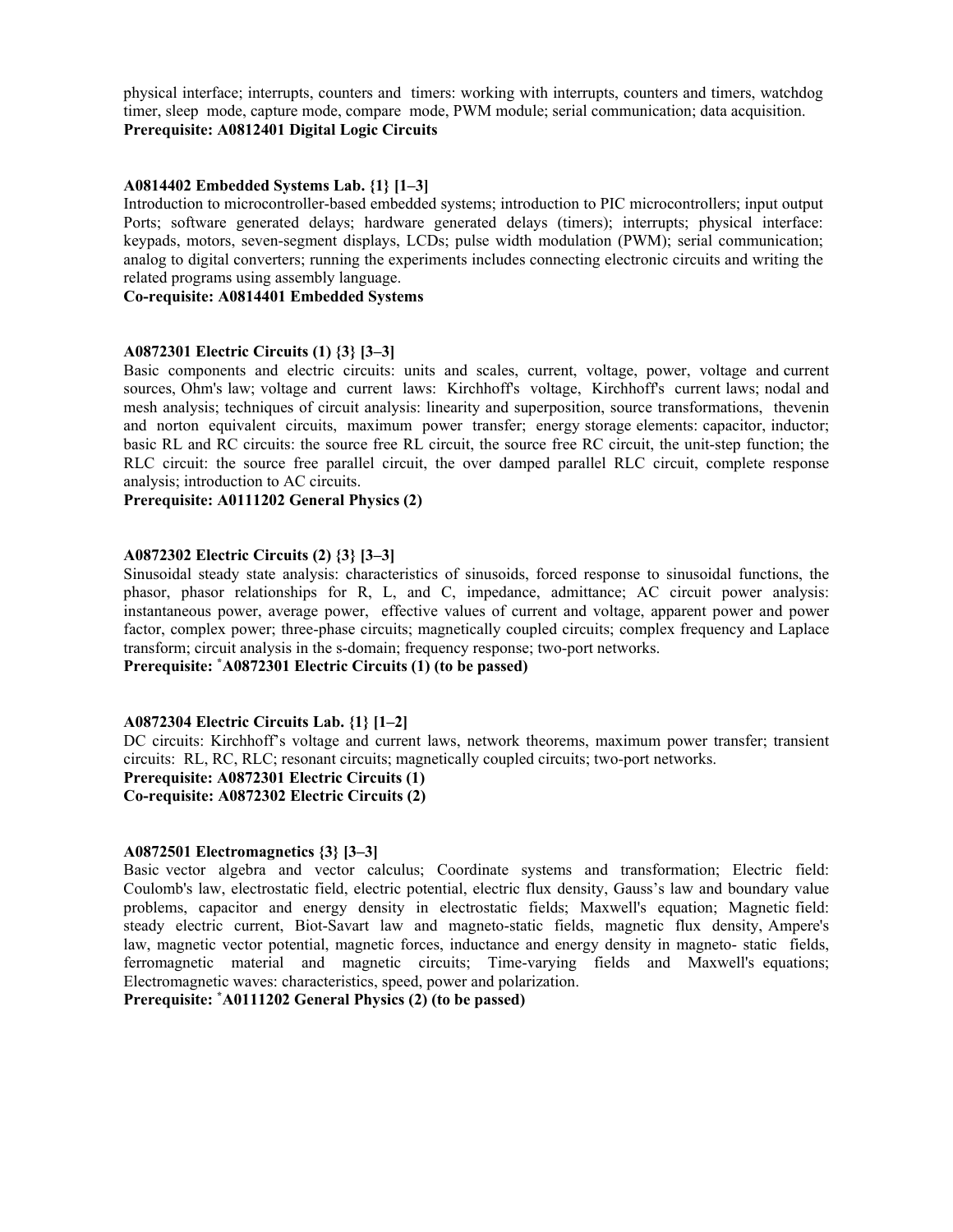### **A0873501 Machines and Electrical Power Systems {3} [3–3]**

Analysis of AC power and review of three phase circuits; active reactive and complex power, per unit quantities, power transformers (single phase and three phase); DC machines, induction machine, synchronous machine; permanent magnet synchronous machine; introduction to electrical power systems; transmission line modeling; fault analysis (symmetrical).

**Prerequisite: A0872302 Electric Circuits (2)** 

#### **A0873502 Machines and Electrical Power Lab. {1} [1–2]**

DC machines: motors, generators; transformers: single phase, three-phase transformers; three-phase induction motors: squirrel cage rotor, wound rotor (slip ring); single-phase motors; transmission line parameters and performance; system faults; protection systems.

# **Co-requisite: A0873501 Electrical Machines and Power Systems**

# **A0874301 Power Electronics {3} [3–3]**

General introduction; Power semiconductor switches: features, characteristics and classification of diodes, transistor, thyristor and others; quality assessment and parameters of AC & DC waveform; single-phase and three-Phase rectifier circuits; uncontrolled, fully-controlled, and semi-controlled converters; AC/AC converters (AC Voltage Regulators); DC/DC converters (DC choppers); DC/AC converters (inverters); applications of power electronics.

**Prerequisite: A0823501 Electronics (2)** 

# **A0874302 Power Electronics Lab. {1} [1–2]**

Single-Phase Half-Wave Rectifiers: Controlled, and Uncontrolled; Single-Phase Full-Wave Rectifiers: Controlled, and Uncontrolled, and Semi-Controlled; Three-Phase Half-Wave Rectifiers: Controlled, and Uncontrolled; Three-Phase Full-Wave Rectifiers: Controlled, and Uncontrolled, and Semi-Controlled; Regulators; Invertors.

#### **Co-requisite: A0874301 Power Electronics**

#### **A0874501 Control Systems {3} [3–3]**

Concept of control systems; open-loop and closed-loop systems; mathematical modeling of physical systems; transfer function and system modeling diagrams; response characteristics of control systems; specifications of system performance; stability analysis of linear control systems; Roth's stability criterion; time-domain analysis of control systems; design of controllers and compensators.

# **Prerequisite: A0823401 Signals and Systems**

## **A0815201 Engineering Projects Management {3} [3–3]**

Basics and importance of project management, planning and management of project specifications and scope, comprehensive planning of all necessary tasks over the life cycle of the project, planning and management of project time using critical path (PERT, CPM, GERT), planning and management of and the project budget, use of Gantt chart, stock chart method, scheduling time, expenses, and resources, managing communication between project stakeholders; project team management.

#### **Prerequisite: A0814401 Embedded Systems**

# **A0824404 Simulation for Electronics & Communication {3} [3–3]**

In the electronic part, the course introduces computer-aided techniques for the simulation of electronic circuits. Theoretical and practical aspects of important analyses: circuit formulation methods, large-signal nonlinear DC, small-signal AC and moment matching, transient, sensitivity and noise analysis. Recent advances in timing, symbolic, and RF circuit analysis. In the communications part, the course includes review of communication systems: basic blocks and their roles on the transmit side, the basic characteristics of the channel and the basic blocks and their characteristics on the receiving side. Students should gain knowledge about the operation of each block of a typical communication system and the ability to provide